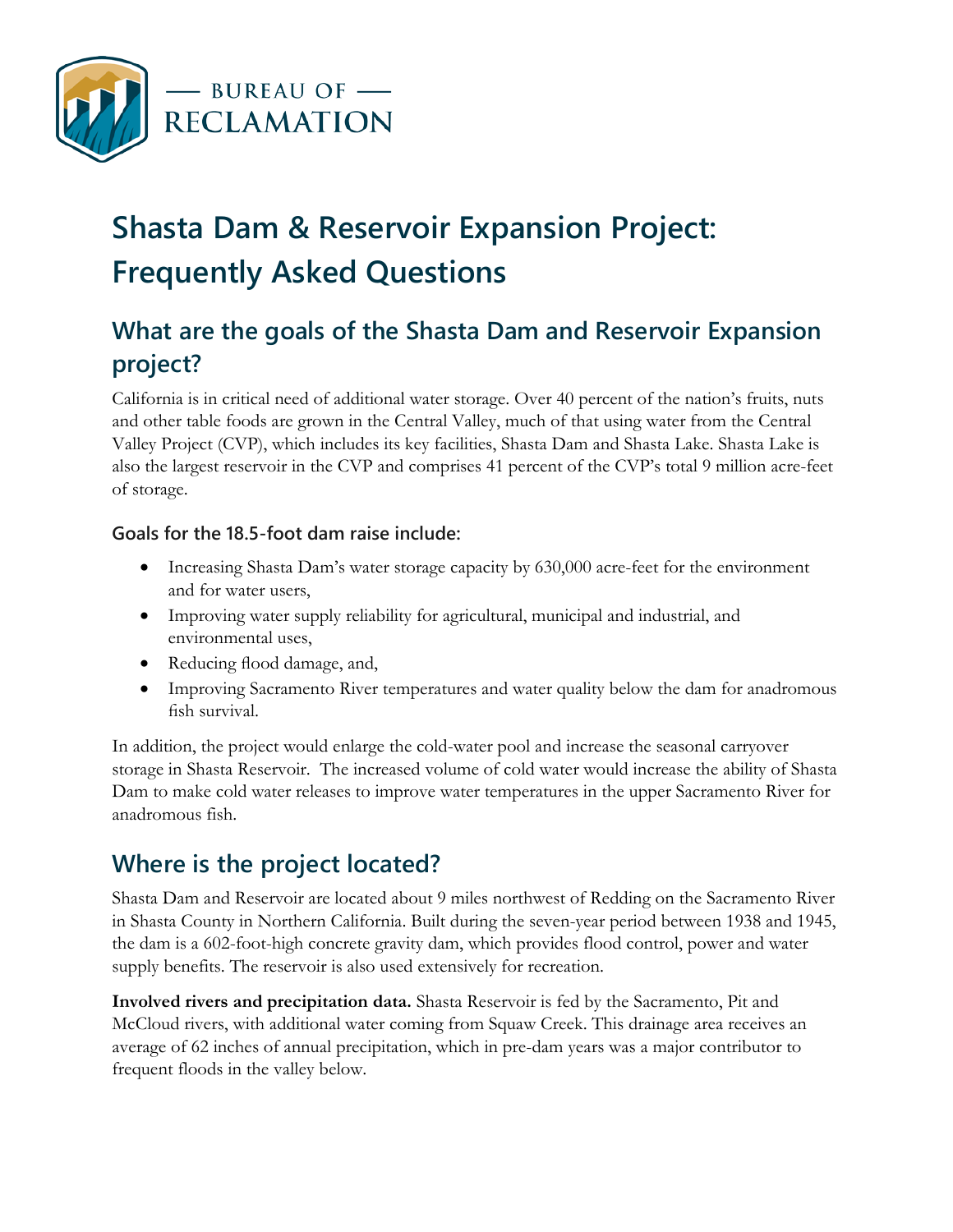### **What communities and stakeholders will be impacted?**

An 18.5-foot raise would inundate an additional 2,500 acres. Approximately 200 parcels (under an 18.5-foot dam raise) of non-federal land would be acquired, mostly in the community of Lakehead.

## **What phase is this project in and what is currently occurring?**

This project is in the pre-construction and design phase, and activities include:

Completing environmental processes, culminating in a Record of Decision for the entire project

Finalizing an engineering design for the 18.5-foot dam raise

Concluding real estate planning for the impacts from the 20.5-foot pool raise

Coordinating with federal, state and local agencies

Conducting public involvement and stakeholder outreach

Developing cost-share partner(s) agreement(s)

#### **How is this project being funded?**

 facilities, criteria for construction and cost-share opportunities. Congress passed the Water Infrastructure Improvements for the Nation Act (WIIN) Public Law 114-322 in December 2016. The Act includes Section 4007, which addresses water storage, and Section 4008, which addresses recreational facilities. Those sections also discuss federally owned

Congress appropriated \$20 million for Shasta pre-construction activities in March 2018.

#### **When will the dam raise be completed?**

Reclamation's schedule calls for completion of the Shasta Dam and Reservoir Enlargement Project by February 2024.

# **Will there be any adverse impacts to the environment, including air quality?**

 including air quality impacts, were identified in the final Environmental Impact Statement released in precursors will occur during project construction. The simple answer is that most projects have impacts. The project's environmental impacts, 2015. This report's air quality finding states that short-term emissions of criteria air pollutants and

Learn more about air quality impacts by clicking on this link:

[https://www.usbr.gov/mp/nepa/includes/documentShow.php?Doc\\_ID=22671.](https://www.usbr.gov/mp/nepa/includes/documentShow.php?Doc_ID=22671)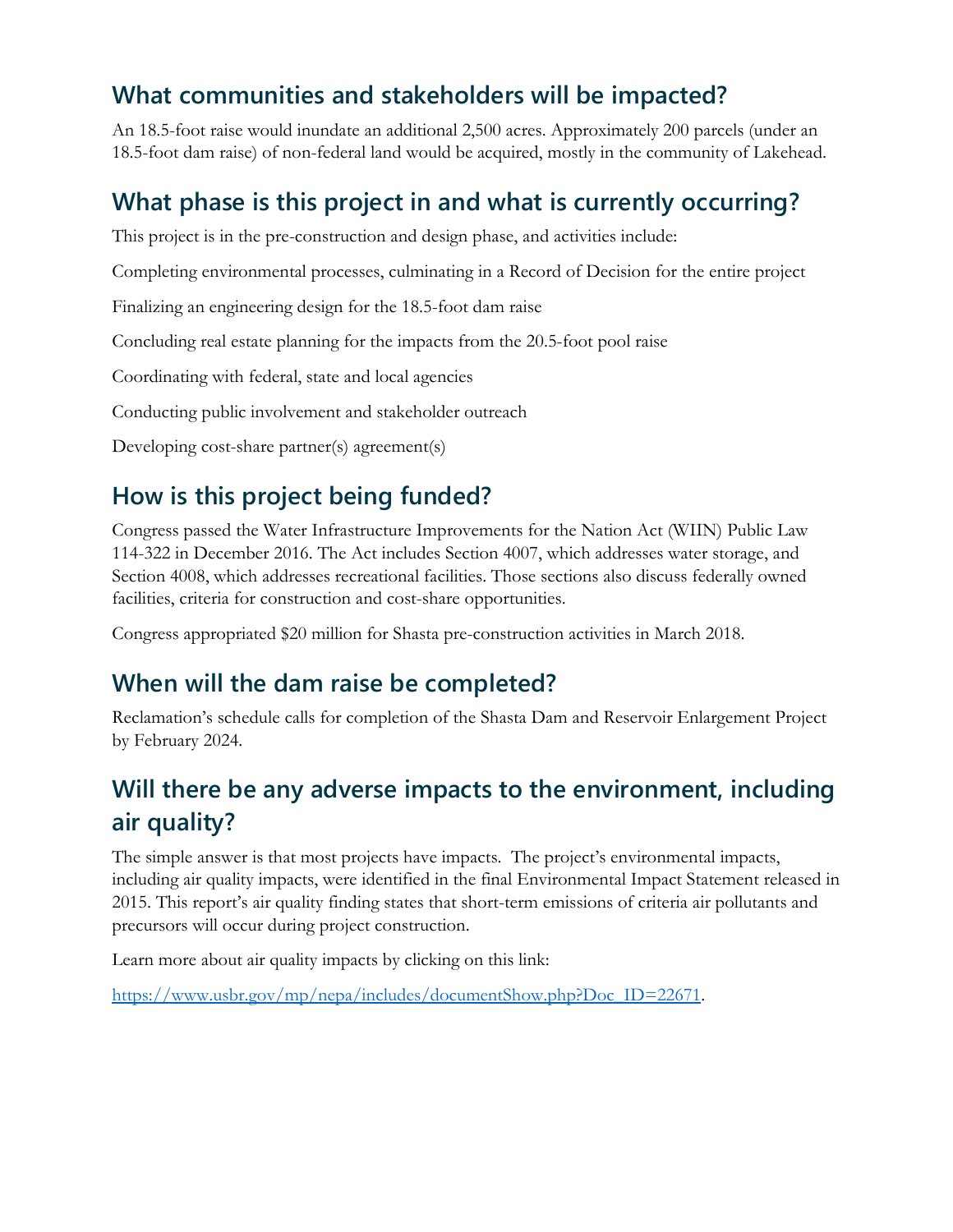## **What federal agencies are involved and what are their roles?**

Reclamation is the lead agency for designing and overseeing the dam raise's construction. The U.S. Forest Service (USFS) is involved due to National Forest System lands and recreational residences that will be affected by the dam raise.

Cooperating agencies, in addition to Reclamation and the USFS that were involved in preparing and providing information for the project's impacts, include: Bureau of Indian Affairs, Colusa Indian Community Council of the Cachil Dehe Band of Wintun Indians and U.S. Army Corps of Engineers.

#### **Who are the agency contacts for acquisition processes, contracting opportunities, or other questions?**

Reclamation – Public Affairs Officer, 916-978-5100

U.S. Forest Service – Lesley Yen, District Ranger, 530-275-1587

Reclamation lands and acquisition processes Scott Springer – 916-978-5266

## **How will the federal government compensate or mitigate impacts to local businesses during dam raise construction? Will the marinas be relocated?**

following considerations apply: Since this project falls under the Water Infrastructure Improvements for the Nation Act, the

Any new or modified Reclamation water storage project construction that destroys or otherwise adversely affects any existing marina, recreational facility or other water-dependent business will be compensated by the appropriate Secretary of Interior (if Reclamation) or Agriculture (if USFS).

The owner of the affected marina, recreational facility or other water-dependent business, under mutually agreeable terms and conditions, will be afforded the right of first refusal to construct and operate a replacement marina, recreational facility or other water-dependent business, on United States land associated with the new or modified water storage project.

#### **What are some examples of cost-share partners?**

 project, and a non-federal cost share partner is required to come up with the rest of the funding. A According to the WIIN Act, the federal government can cover up to 50 percent of the cost of the non-federal cost share partner could be water agencies, groups of water users, state agencies or private entities.

#### **What is the project's effect on the McCloud River?**

According to Reclamation studies, up to 3,500 feet of the lower McCloud River above the McCloud River Bridge and within a special state designation would be occasionally inundated if Shasta Dam were modified. This area would be inundated only during peak water levels, primarily in the spring